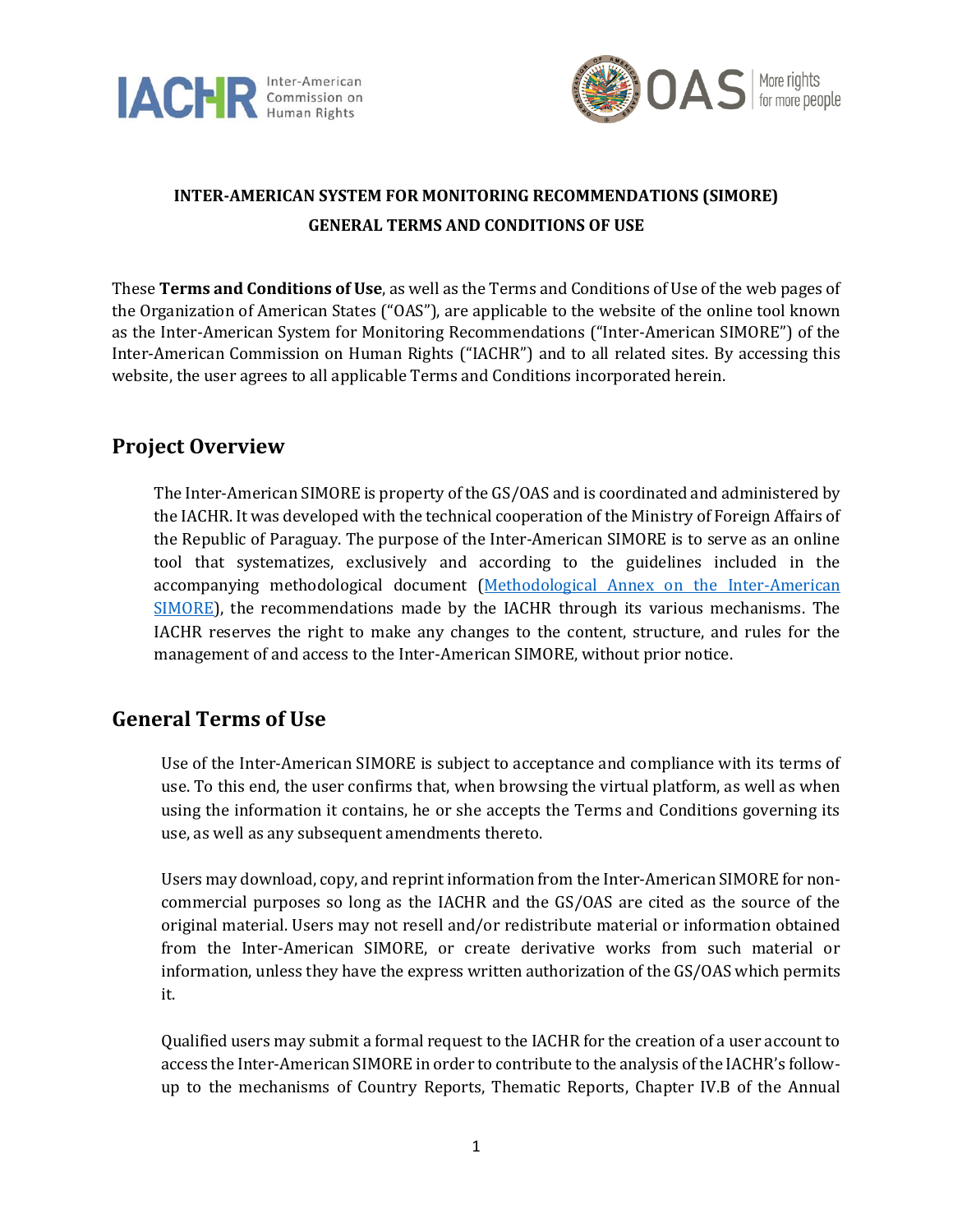



Report and Resolutions. The creation and use of this account will be governed by the *[User](https://www.oas.org/ext/Portals/25/Docs/SIMORE_Account_Creation_Policy.pdf)  Account [Creation, Modification, and Suspension](https://www.oas.org/ext/Portals/25/Docs/SIMORE_Account_Creation_Policy.pdf) Policy*, and its operation will require enabling this option on the digital platform.

## **Disclaimers**

The IACHR coordinates and administers the Inter-American SIMORE for informational purposes only. The information contained in this system at no time and under no circumstances represents the endorsement, approval, or position of the IACHR or the GS/OAS with respect to the various cases before them, nor does it prejudge or determine the relevance or possible legal classification of the information presented.

The IACHR reserves the right to do any of the following, at any time, without notice, with respect to all or part of the system: (1) to modify, suspend or terminate the operation or access to the Inter-American SIMORE, or any portion thereof, for any reason; (2) to modify or change the Inter-American SIMORE, or any portion thereof, and any applicable terms; (3) to interrupt the operation of the Inter-American SIMORE, or any portion thereof, as required for regular or extraordinary maintenance, error correction, or other changes; and (4) delete, disable, or modify information sent by users as part of the follow-up to the specific mechanisms of Country Reports, Thematic Reports, Chapter IV.B of the Annual Report, and Resolutions published on the website of the Inter-American SIMORE.

All information in the Inter-American SIMORE is provided "as is." The GS/OAS makes no warranty, express or implied, as to the truthfulness, accuracy, completeness, or timeliness of the material contained in Inter-American SIMORE, and the GS/OAS, the IACHR, and their personnel shall not be held liable, jointly, severally, or in any other way, for any expense or damages of any kind incurred as a consequence of its use, including expenses or damages arising from communication failure or computer malfunctions associated with the use of the Inter-American SIMORE. Moreover, the GS/OAS, its personnel, the OAS, and the IACHR shall not be held liable for any acts carried out by virtue of or based on information contained in the Inter-American SIMORE.

Nothing stated in these terms of use constitutes a waiver of the privileges and immunities of the OAS, the GS/OAS, the IACHR, their personnel and their property and assets, in accordance with the OAS Charter, relevant agreements and laws, and the principles and practices of international law.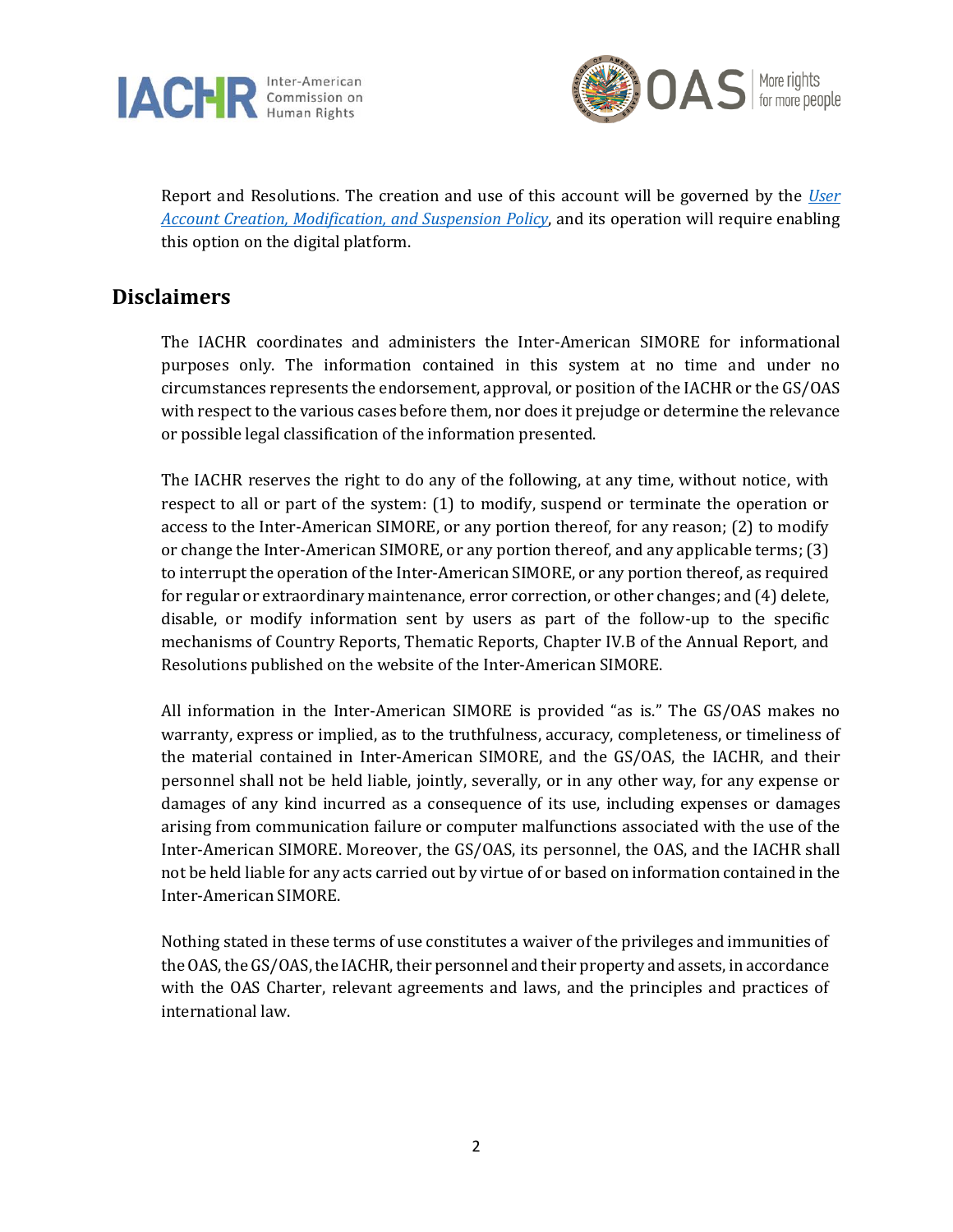



# **Rules of Access and Use of the Inter-American SIMORE**

It is forbidden the use of any "deep link," "page-scrape," "robot," "spider," or other automatic device, program, algorithm, or methodology, or any similar or equivalent manual process, to access, copy, or monitor and portion of the Inter-American SIMORE or its content, or in any way reproduce or circumvent the navigational structure or presentation of the Inter-American SIMORE or its content, or obtain or attempt to obtain any materials, documents or information through any means not purposely made available through the Inter-American SIMORE. The IACHR reserves the right to bar any such activity.

You may not attempt to gain unauthorized access to any portion or feature of the Inter-American SIMORE or any other systems or networks connected to the Inter-American SIMORE, or to any GS/OAS server, or to any of the services offered on or through the Inter-American SIMORE by hacking, password "mining," or any other illegitimate means.

You agree not to probe, scan, or test the vulnerability of the Inter-American SIMORE or any network connected to the Inter-American SIMORE, nor breach the security or authentication measures on the Inter-American SIMORE or any network connected to the Inter-American SIMORE. You further agree not to reverse look-up, trace, or seek to trace any information on any other user or visitor of the Inter-American SIMORE in order to find their source, nor to exploit the Inter-American SIMORE or any service or information made available or offered by or through the Inter-American SIMORE, in any way where the purpose is to reveal any information, such as personal identification or information, other than your own information, in accordance with the provisions of the Inter-American SIMORE.

You agree that you will not take any action that places an unreasonable or disproportionately large burden on the infrastructure of the Inter-American SIMORE, or the IACHR's systems or networks, or any systems or networks connected to the Inter-American SIMORE or to the GS/OAS.

You agree not to use any device, software or routine to interfere or attempt to interfere with the proper functioning of the Inter-American SIMORE, in any transaction being conducted on the Inter-American SIMORE or in any other person's use of the Inter-American SIMORE.

You may not forge headers or otherwise manipulate identifiers in order to disguise the origin of any message or transmittal you send to the IACHR on or through the Inter-American SIMORE or any service offered on or through the Inter-American SIMORE. You may not pretend that you are, or that you represent, someone else, or impersonate any other individual or entity.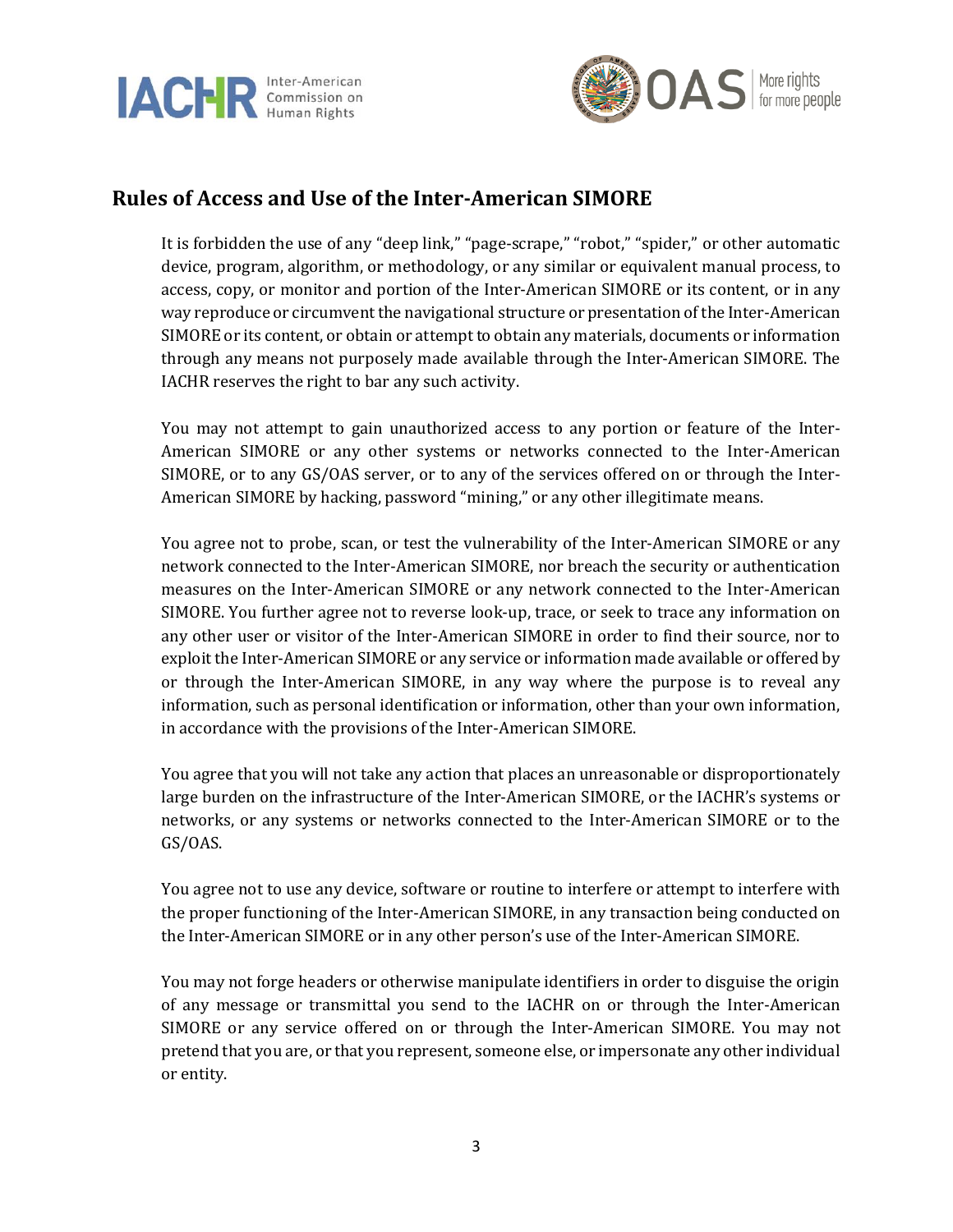



You may not use the Inter-American SIMORE or its content for any purpose that is unlawful or prohibited by these terms of use or solicit the performance of any illegal activity or other activity which infringes the rights of the IACHR, the GS/OAS, or others.

### **Content of the Inter-American SIMORE**

All text, graphics, user interfaces, visual interfaces, photographs, logos, sounds, music, artwork and computer code (collectively, "content"), including but not limited to the design, structure, selection, coordination, expression, visual identity, and arrangement of such content, contained in the Inter-American SIMORE is owned, controlled or licensed by or to the IACHR and the GS/OAS, and is protected by trade dress, copyright, patent and trademark laws, and various other intellectual property rights and unfair competition laws.

Except as expressly provided in these terms of use, no technological elements of the Inter-American SIMORE digital platform may be copied, reproduced, republished, uploaded, posted, publicly displayed, translated, transmitted or distributed in any way (including "mirroring") to any other computer, server, website or other medium for publication or distribution or for any commercial enterprise, without the prior written consent of the GS/OAS.

## **Privacy and Online security**

By using the Inter-American SIMORE, you acknowledge and agree that Internet transmissions are never completely private or secure. You understand that any message or information you send to the Inter-American SIMORE may be read or intercepted by others, even if there is a special notice that a particular transmission is encrypted.

#### **Privacy Notice**

The OAS, through the IACHR, located at 1889 F St. N.W. Washington, DC, U.S.A. 20006, is responsible for the collection and use of your personal data. The personal information that you provide by creating a user account with the Inter-American SIMORE will be used to provide the services and information requested, inform you about changes and updates to these services, and assess the quality of the service provided.

For the above-mentioned purposes, you understand and agree that sending information through the Inter-American SIMORE may involve the transmission of personal data about oneself or others that reveal aspects such as the racial or ethnic origin of persons, political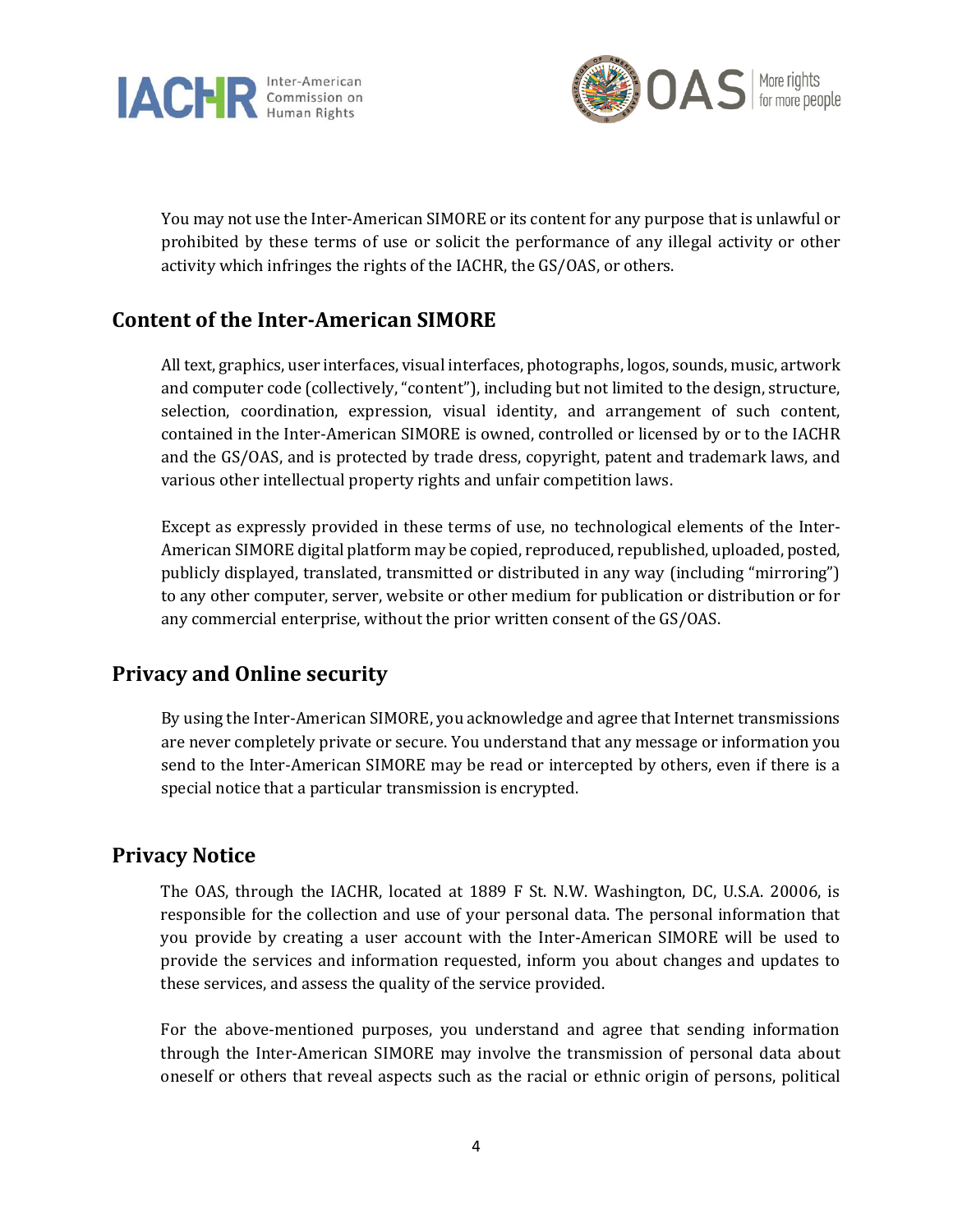



opinions, religious and philosophical beliefs, trade union membership, genetic data, biometric data, data concerning your health, sex life, or sexual orientation, among others.

In this regard, any person has the right to access, rectify, and delete their personal data in the Inter-American SIMORE, as well as to oppose the processing of such data or withdraw the consent they have given for such purpose on the Inter-American SIMORE platform. To do so, interested persons may contact the Executive Secretariat of the IACHR through the Follow-up of Recommendations Section a[t CIDHSeguimiento@oas.org.](mailto:CIDHSeguimiento@oas.org)

Personal data that may be provided through the use of the Inter-American SIMORE will not be transferred or handled by persons, companies, or organizations other than the IACHR and the GS/OAS. The information provided may be used by the IACHR and the GS/OAS only for purposes associated with the operation of the Inter-American SIMORE or the performance of their duties.

## **Confidentiality**

When you connect to the Inter-American SIMORE, some of your particulars, such as your Internet Protocol (IP) address, navigation in the Inter-American SIMORE, software used, time spent in the Inter-American SIMORE, and other similar data, are stored on the GS/OAS servers. The primary purpose of this information is to help the GS/OAS make the site more responsive to the interests of users, particularly for those who visit the site frequently. If you choose to register on the site, an identifying mechanism for the automatic sending of information ("cookie") will be created on your hard drive to facilitate the management of your subscriptions and online profile.

The GS/OAS and the IACHR accept no responsibility for the security of the information in question.

## **Liability**

The GS/OAS and the IACHR assume no liability whatsoever for any indirect, consequential, exemplary, or punitive damages, including lost profits, arising from the publication, use, or any other activity derived from the information contained in the Inter-American SIMORE website, even if the IACHR and/or the GS/OAS have been informed of the possibility of such damage.

While every effort has been made to ensure that all details are correct, the IACHR and the GS/OAS assume no responsibility for the untruthfulness, inaccuracy, omission, or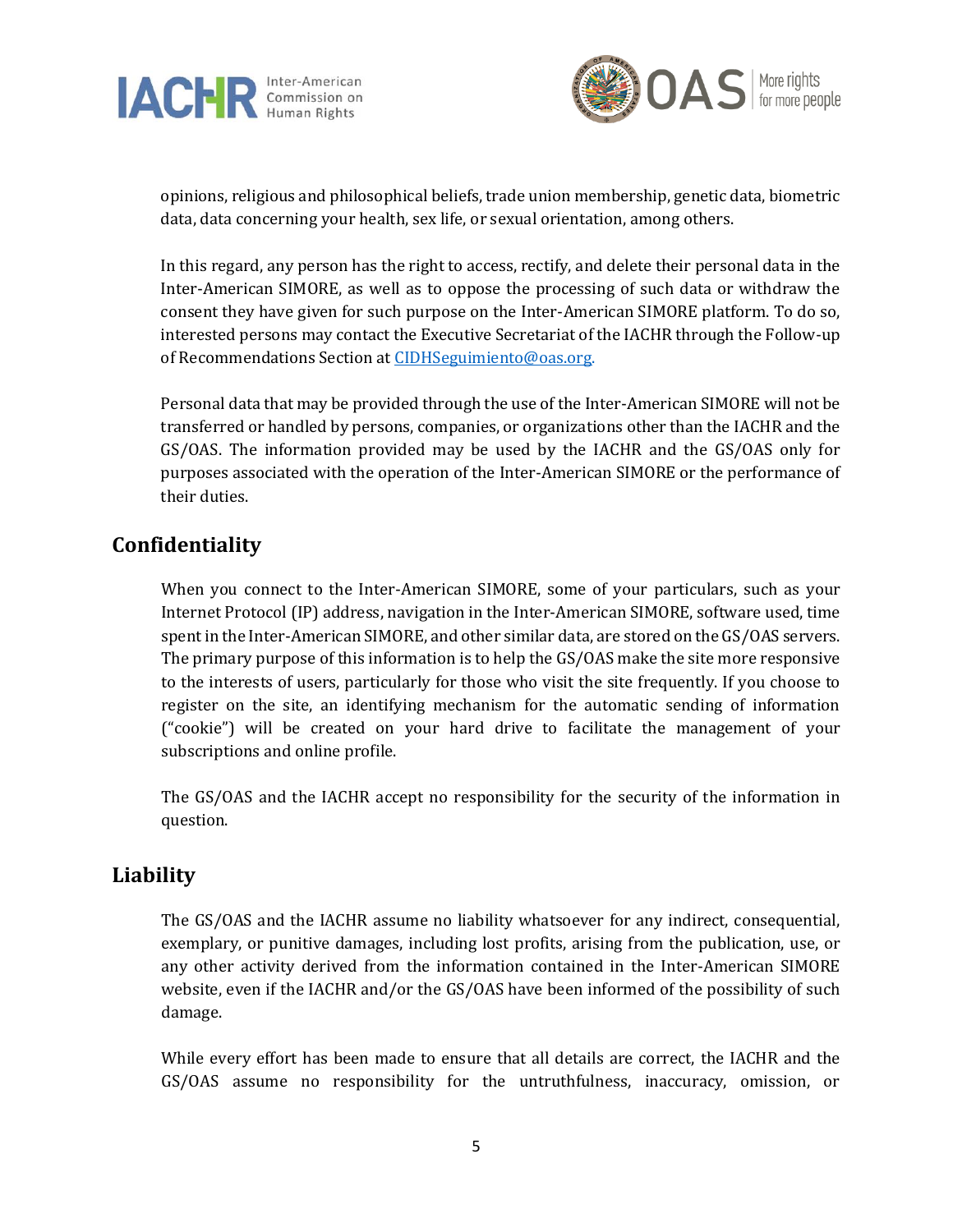



obsolescence of the information contained in the Inter-American SIMORE or for the consequences of any acts or omissions resulting from this information.

# **Violation of These Terms of Use**

The IACHR may disclose any information it has about you (including your identity) if it determines that such disclosure is necessary in connection with any investigation or complaint regarding your use of the Inter-American SIMORE or to identify, contact, or bring legal action against someone who may be harming or interfering (intentionally or unintentionally) with the rights or property of the GS/OAS, the IACHR, or the rights or property of visitors or users of the Inter-American SIMORE.

You agree that the IACHR or the GS/OAS may, at their sole discretion and without prior notice, terminate your access to the Inter-American SIMORE and/or disable your access account, either temporarily or permanently, if they determine that you have violated these terms of use or any other agreements or guidelines associated with the use of the Inter-American SIMORE, which will be notified to the user, according to the contact information provided.

You agree that the IACHR or the GS/OAS may, at their sole discretion and without prior notice, terminate your access to the Inter-American SIMORE.

## **Cookies and Other Technologies**

The IACHR's websites, interactive applications and email messages may use "cookies" and other technologies. The IACHR and the GS/OAS treat information collected by cookies and other technologies as non-personal information with the sole purpose of remembering user information when using the Inter-American SIMORE and its applications. The aim in these cases is to make your experience with the IACHR and the GS/OAS more convenient and personal.

As is true of most Internet services, the IACHR and the GS/OAS gather some information automatically and store it in log files. This information includes Internet Protocol (IP) addresses, browser type and language, Internet service provider (ISP), referring and exit websites and applications, operating system, date/time stamp, and clickstream data. The information referred to in this section will not be transferred to or handled by persons, companies, or organizations other than the IACHR and the GS/OAS.